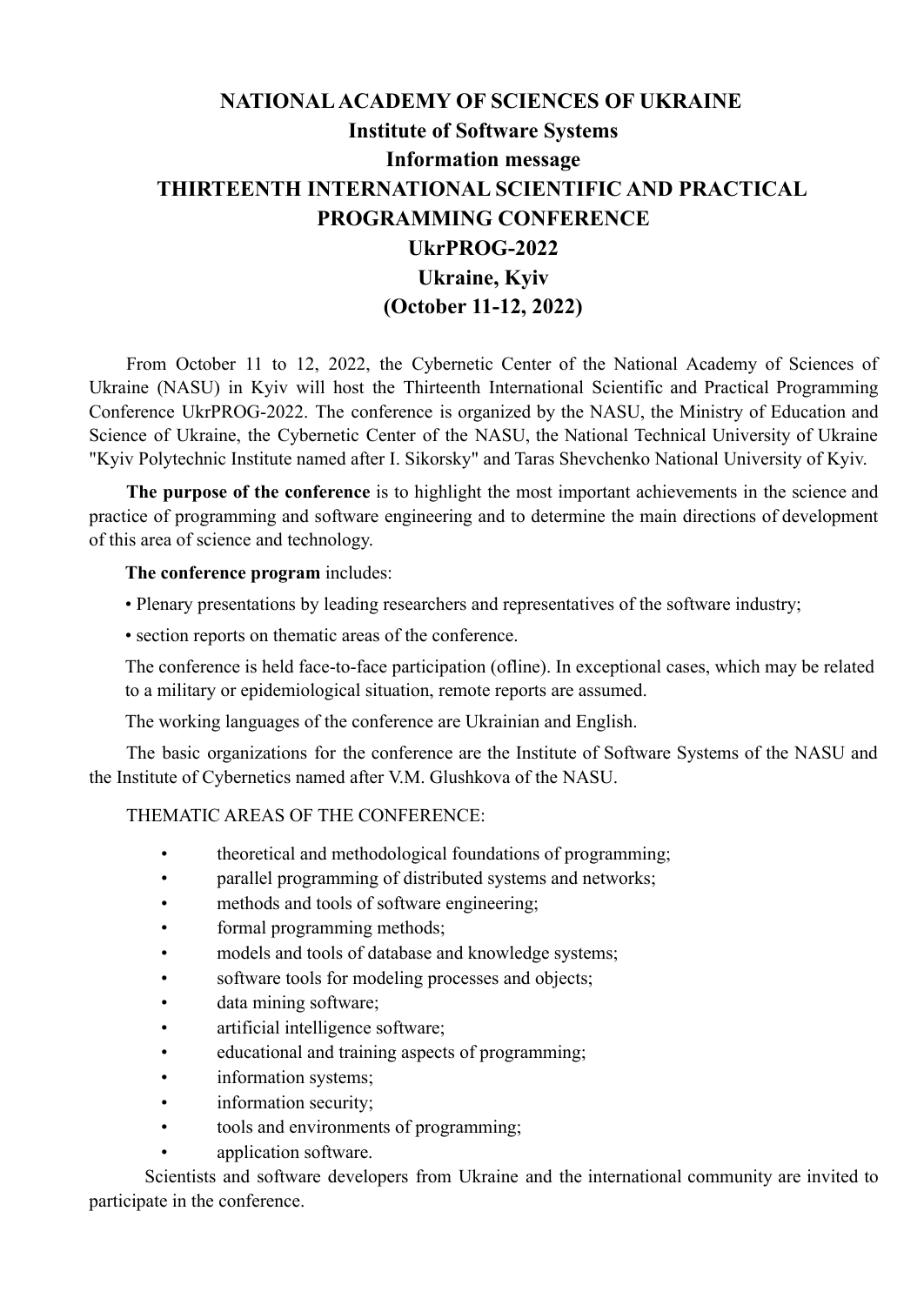**Chairman of the conference:** Sergienko I.V. - Academician of the National Academy of Sciences of Ukraine, Director General of the Cybernetic Center of the National Academy of Sciences of Ukraine.

#### **COORDINATION COUNCIL**

Sergienko I.V. (Ukraine) - Chairman of the Coordination Council Andon P.I. (Ukraine), Bogdanov V.L. (Ukraine), Zgurovsky M.Z. (Ukraine), Sinitsyn I.P. (Ukraine), Khimich O.M. (Ukraine)

#### **PROGRAM COMMITTEE**

Andon P.I. (Ukraine) - Chairman of the Program Committee Sinitsyn I.P. (Ukraine) - Deputy Chairman

Anisimov A.V. (Ukraine) Balabanov O.S. (Ukraine) Hlybovets M.M. (Ukraine) Gorlach S.P. (Germany) Doroshenko A.Yu. (Ukraine) Yershov S.V. (Ukraine) Ilchenko M.Yu. (Ukraine) Kiridon A.M. (Ukraine)

Kryvy S.L. (Ukraine) Kussul N.M. (Ukraine) Letichevsky O.O. (Ukraine) Nikitchenko M.S. (Ukraine) Pankratova N.D. (Ukraine) Pasichnik V.V. (Ukraine) Pogoriliy S.D. (Ukraine) Provotar O.I. (Ukraine)

Redko V.N. (Ukraine) Romeo L. (Italy) Salem A.B.M. (Egypt) Sergienko I.V. (Ukraine) Sidorov M.O. (Ukraine) Telenik S.F. (Ukraine) Hluhi L. (Slovakia) Shevchenko V.L. (Ukraine)

## **ORGANIZATIONAL COMMITTEE**

Moroz G.B. (Ukraine) - Chairman of the Organizing Committee, Chumachenko Sv.M. (Ukraine) - Deputy Chairman, S.V. Ershov (Ukraine), Starostin A.M. (Ukraine), Grebennikov A.B. (Ukraine), Salata M.V. (Ukraine), Egorov V.O. (Ukraine), Rogushina Yu.V. (Ukraine), Grishanova I.Yu. (Ukraine), Yanchenko O.S. (Ukraine)

### **INFORMATION PARTNER**

State Scientific Institution "Encyclopedic Publishing House" (Ukraine)

## **SUBMISSION OF WORKS AND APPLICATIONS FOR PARTICIPATION**

The language of the article can be Ukrainian or English. The texts of the articles are submitted on paper in 1 copy, as well as by e-mail as an MS Word file in the terms and at the addresses below. Technical requirements for the design of works are attached. Publications of the conference will include full texts of articles. Selected works will be published in the journal "Problems of Programming" (№3-4) for 2022.

In addition, the best works will be published in CEUR with further indexing by the Scopus scientometric database. In this case, the organizing committee may require the authors to finalize the publications for additional CEUR requirements clarified during the journal preparation.

Oral presentations and lectures are provided by devices for electronic presentations.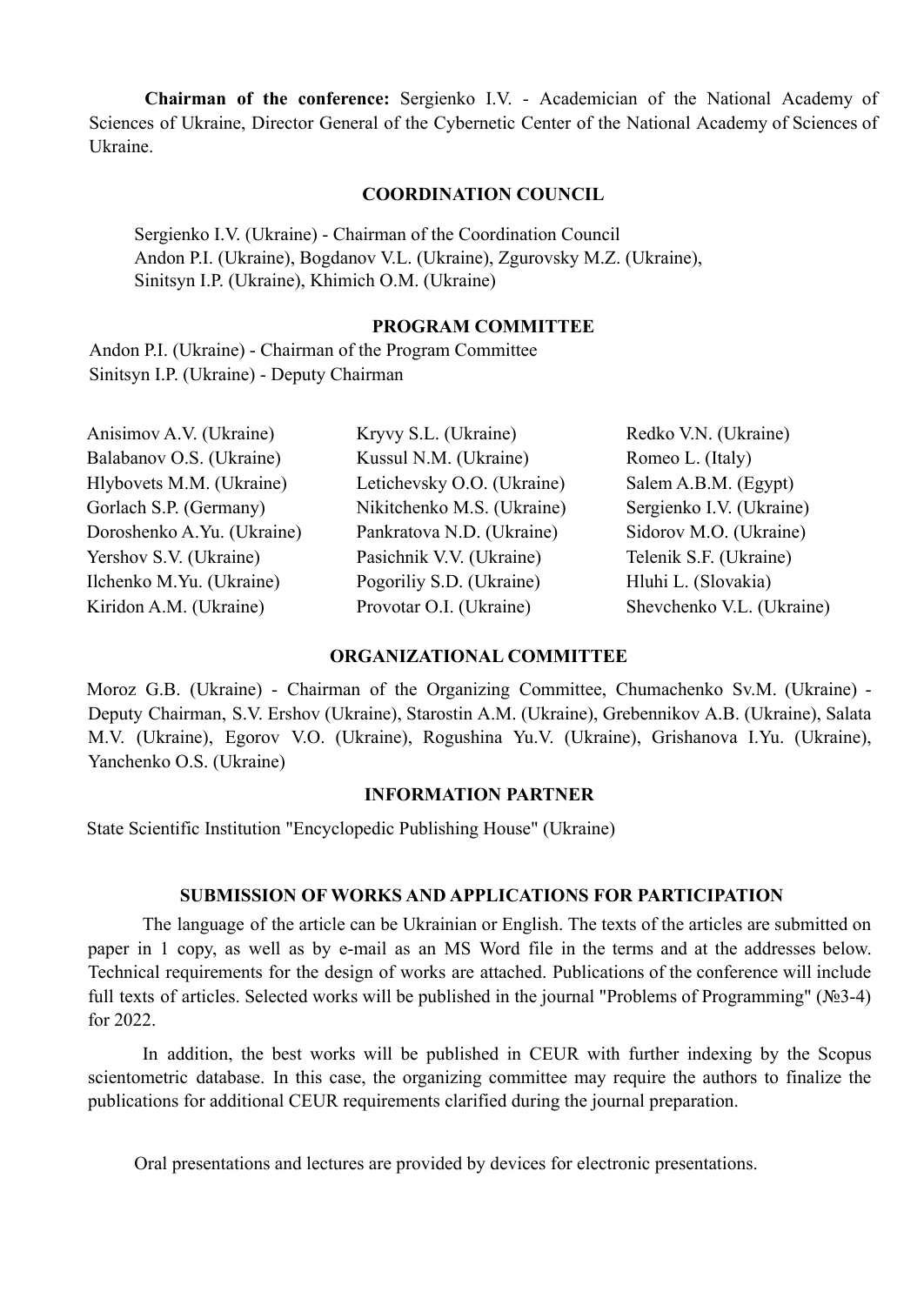It is planned to use the Zoom and Telegram platforms for remote connection. Specific links for connection will be sent to participants on the eve of the conference.

To participate in the conference with or without a report, you must submit an application letter for each participant (form attached).

After reviewing the articles and application letters, the program committee notifies the authors of the acceptance / rejection of the articles, and the participants without a report - of the acceptance of their applications.

The registration fee for conference participants includes organizational costs, printing of conference materials (program, conference proceedings, etc.), coffee and more. The registration fee is paid for each publication regardless of the number of authors (the amount of the publication fee is paid by the authorized representative of the team of authors). The amount of the contribution for citizens of Ukraine is:

Report and publication - UAH 1,200

Participation without report and publication - UAH 300.

For authors from far and near abroad, the registration fee is 100 euros (payment in UAH at the current exchange rate of the National Bank of Ukraine).

Members of the Coordinating Council, Program and Organizing Committees are exempt from the registration fee

The Organizing Committee has the right, at the request of the participant, to reduce the registration fee for students, as well as for authors who are in the zone of danger associated with military action.

Invitations to the conference will be sent to participants after registration fees have been paid.

#### **Articles of participants who have not paid the registration fee will not be published.**

## **IMPORTANT DATES:**

until 03.08.2022 - submission of texts of articles and applications for participation;

until 31.08.2022 - notification of acceptance / rejection of the article / application letter;

until 15.09.2022 - payment of registration fees;

until 22.09.2022 - sending invitations in electronic form.

Taking into account the military situation in Ukraine, these terms may be changed in favor of the authors. We ask the authors to understand that high-quality processing of their materials takes time.

**CONFERENCE ADDRESS:** 03187, Kyiv, ave. Akademika Glushkova, 40, building 5, Institute of Software Systems of the National Academy of Sciences of Ukraine, UkrPROG-2022.

**CONFERENCE ORGANIZING COMMITTEE:** 03187, Kyiv, ave. Akademika Glushkova, 40, building 5, Institute of Software Systems of the National Academy of Sciences of Ukraine room. 225, phone: (38) (044) 526-21-48, fax: (38) (044) 526-62-63, e-mail: [ukrprog@isofts.kiev.ua](mailto:ukrprog@isofts.kiev.ua)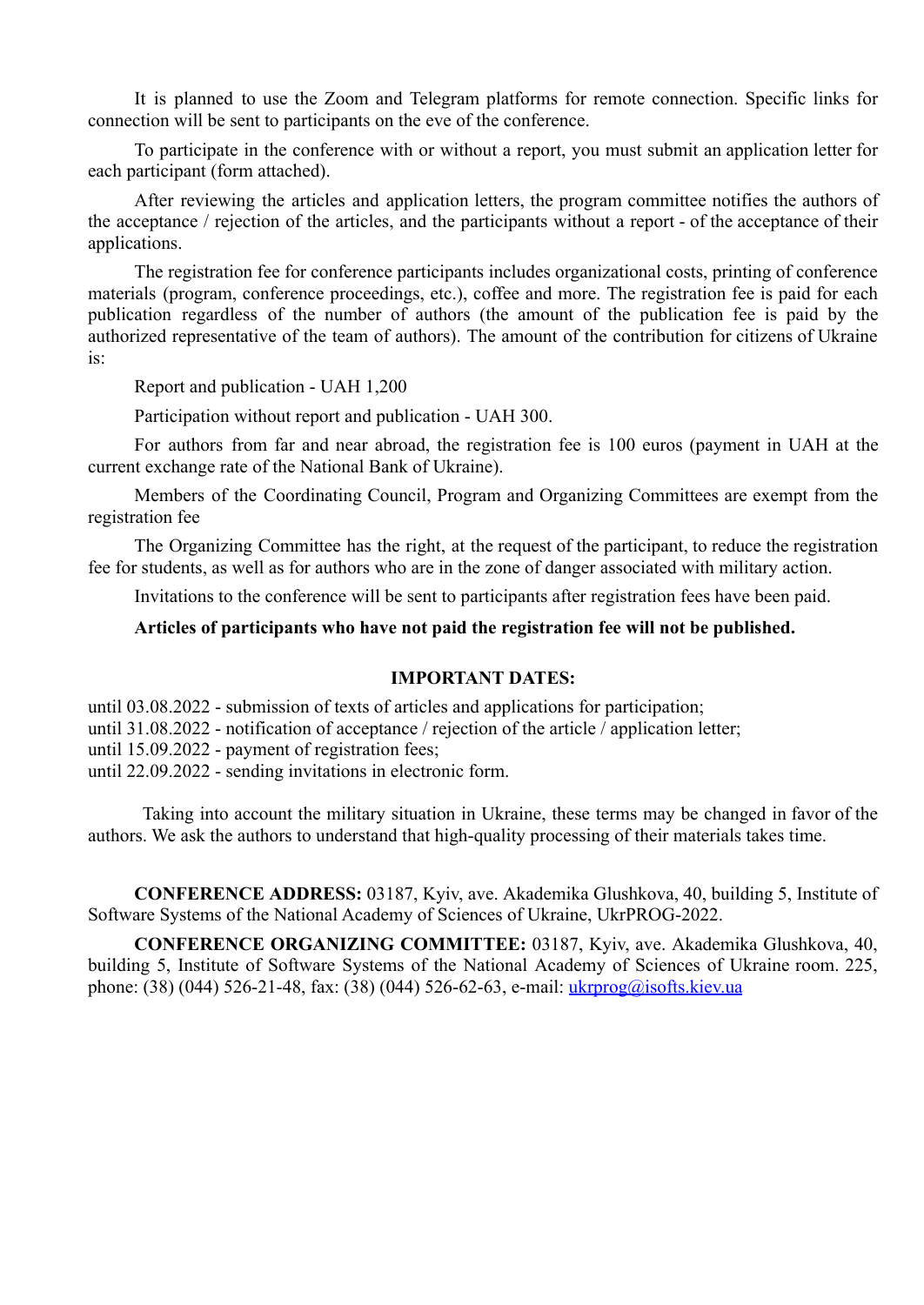## *Requirements for articles for the conference UkrPROG-2022*

1. The article is submitted in electronic form (electronic media or e-mail), as well as in hard copy in the 1st copy (high quality printout on white paper). The volume of the article is 6-12 pages. Increasing the volume only in agreement with the member of the Program Committee, which forms the program of the relevant section.

2. The file of the electronic version of the article must be in \*.rtf or \*.docx format. Page parameters: A4 paper size (210x297), mirror margins: top and bottom 2 cm; right 1 cm, left 3 cm, headers and footers 1.27 cm. The font (True type font) of the Times headset (Times New Roman Cyr) is the only one, the heights are listed below. Line spacing is single everywhere.

3. Both versions of the article should be provided WITHOUT page numbering.

Additional information to be provided in a separate file in case of submission of articles for publication in CEUR:

1. The article should be in English (not automatic translation, but verified text).

2. Written consent of each of the authors to the publication in CEUR ("Agree to the publication in CEUR"). The condition of publication in CEUR is the obligatory written consent of all authors.

Articles in CEUR will not be published without additional information!

## *The sequence of placement and design of the material*

UDC (according to the new classification): font 12 pt; paragraph with left alignment, indentation on the left 1.25 cm, no vertical indents.

Title 1 (title of the article): font 14 pt, bold, upper case; paragraph with central alignment, no hyphens, no horizontal indents, vertical indents - up to 40 pt, after 10 pt. First in Ukrainian, then from the next line in English.

Authors: Name and surname (in full, not initials) of all authors, font 12 pt, italics (light); paragraph with central alignment, no horizontal indents, vertical indents - up to 12 pt, after 6 pt. First in Ukrainian, then from the next line in English.

Abstract and keywords are provided in two languages (Ukrainian and English): font 8 pt, regular; paragraph with alignment in width, horizontal indentation on the left 1 cm, right 0, vertical indentations up to 6 pt, after 0 pt.

Annotations in Ukrainian and English of at least 1800 characters each, including spaces.

Heading 2 (section title): font 12 pt, bold; paragraph with left alignment, without hyphens, no horizontal indents, vertical indents - up to 8 pt, after 0 pt. Lower-level headings (paragraphs, etc.) in a separate paragraph are not highlighted and are the first sentence of the text paragraph, 10 pt font, bold.

The main text of the article: font 10 pt, regular; paragraph with width alignment, new line 1 cm, no horizontal or vertical indents.

Formula: 10 pt font (using Word's built-in Microsoft Equation Editor 3.0 or Math Type formula editors); paragraph with left alignment, two tabs - central for the body of the formula 8.5 cm and right for the number of the formula 17 cm, no horizontal indents, vertical indents - up to 6 pt, after - 6 pt. It is forbidden to provide formulas in the form of a drawing.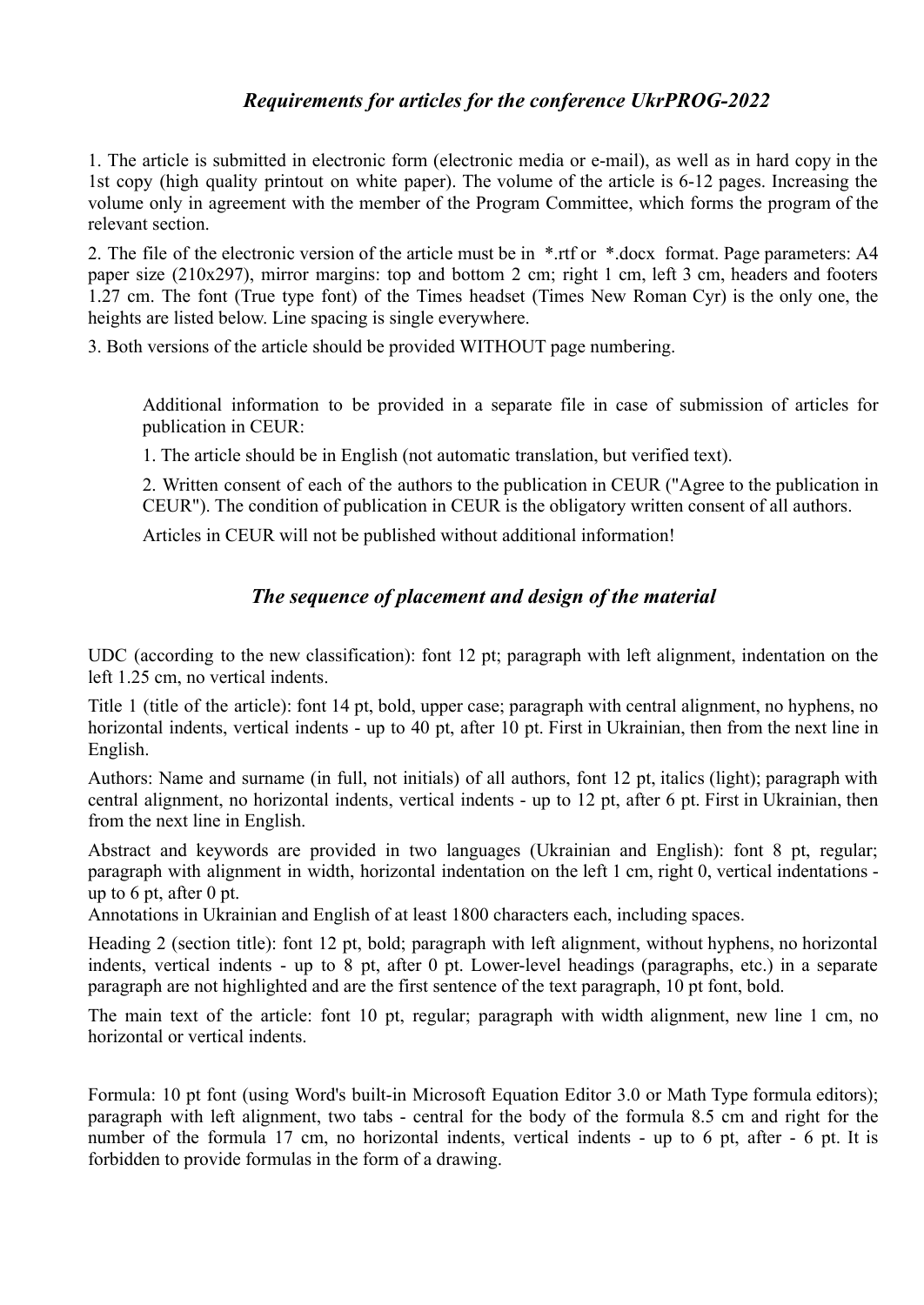References: list of sources used in the language of the article, translate into English. Examples of Harvard Style bibliographic citations are provided in many publications, such as [https://web.archive.org/web/20150207094353/http://www.staffs.ac.uk/assets/harvard\\_referencing\\_exampl](https://web.archive.org/web/20150207094353/http://www.staffs.ac.uk/assets/harvard_referencing_examples_tcm44-39847.pdf) [es\\_tcm44-39847.pdf](https://web.archive.org/web/20150207094353/http://www.staffs.ac.uk/assets/harvard_referencing_examples_tcm44-39847.pdf)

About the authors (first in Ukrainian then in English):

Name (full, not initials) of all authors, academic title, position, address, number of publications in domestic and foreign publications (approximately), Hirsch index, necessarily ORCID number (ORCID website [http://orcid.org/\)](http://orcid.org/).

Be sure to indicate the mobile phone and e-mail of the responsible autor to work with the editor when preparing the article for publication

About the place of work of the authors: full name of the institution, index, address, fax, phone, e-mail.

Information for the CONTENTS (first all in Ukrainian then in English):

Surname and initials of all authors through a comma

Article title

Graphic material (drawings, graphs, charts) must be a separate object and placed in a Word document by inserting a drawing or object. Central location with indents before and after 8 pt. The caption under the drawings is centered, the font is 10 pt, the indent is after 8 pt. It is permissible to place the image and the caption below it in the frame outside the field with text wrapping. Large-format graphic files for illustrations (such as high-quality copies of screens) must be converted to a color range of no more than 256 colors.

File size for transfer (\* .docx) should not exceed 4 MB.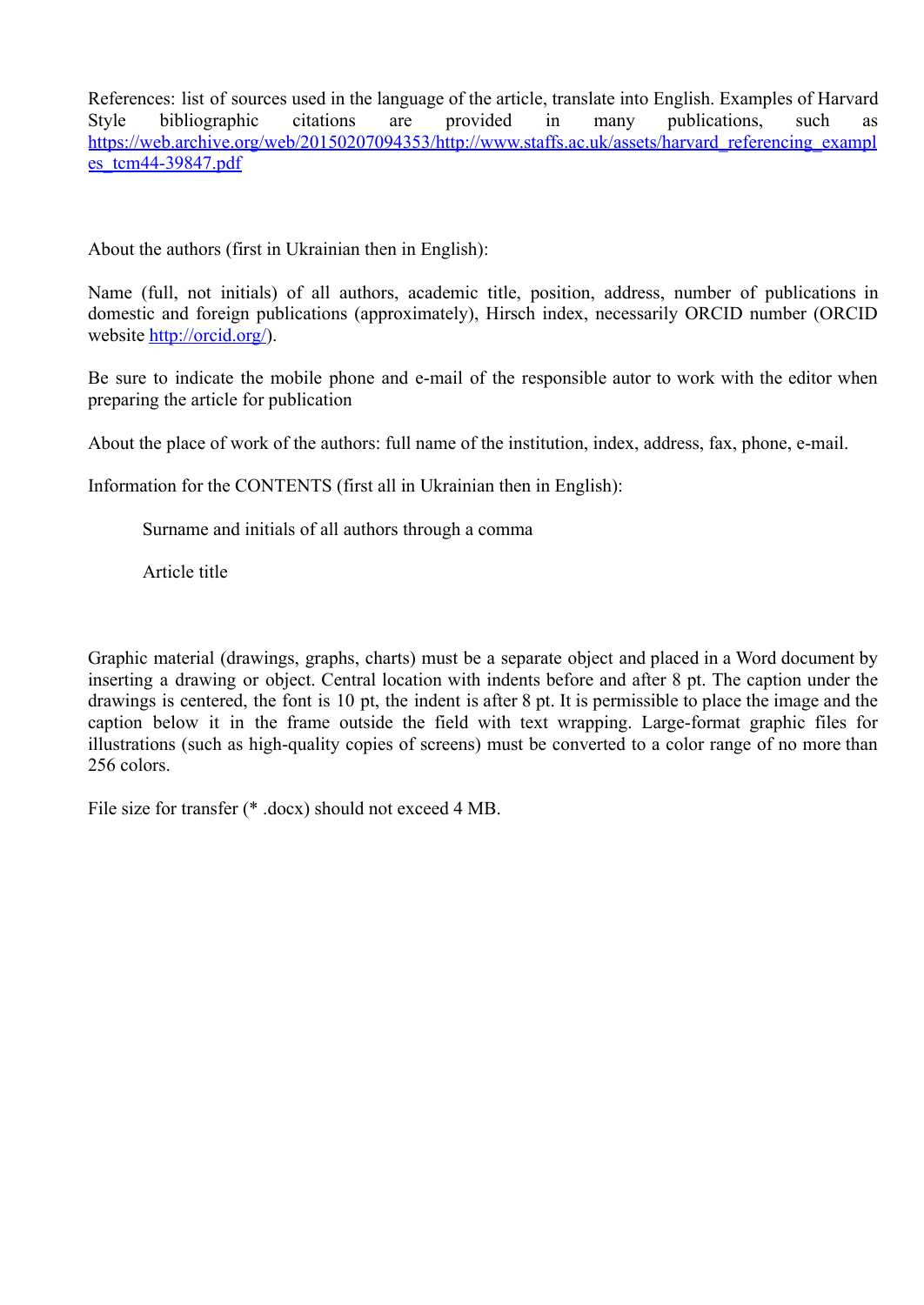#### Letter of application for participation in the 13th International Scientific and Practical UkrPROG-2022 programming conference (Kyiv, October 11-12, 2022)

## Article title:

| Name (fully) | Academic title,<br>Contact position | Tel. | E-mail | Institution | City |  |
|--------------|-------------------------------------|------|--------|-------------|------|--|
|              |                                     |      |        |             |      |  |
|              |                                     |      |        |             |      |  |
|              |                                     |      |        |             |      |  |

Reporter:

Note:

The letter can be submitted to all co-authors on one letter or to each co-author on a separate letter in the above form.

Information is provided for each co-author of the article.